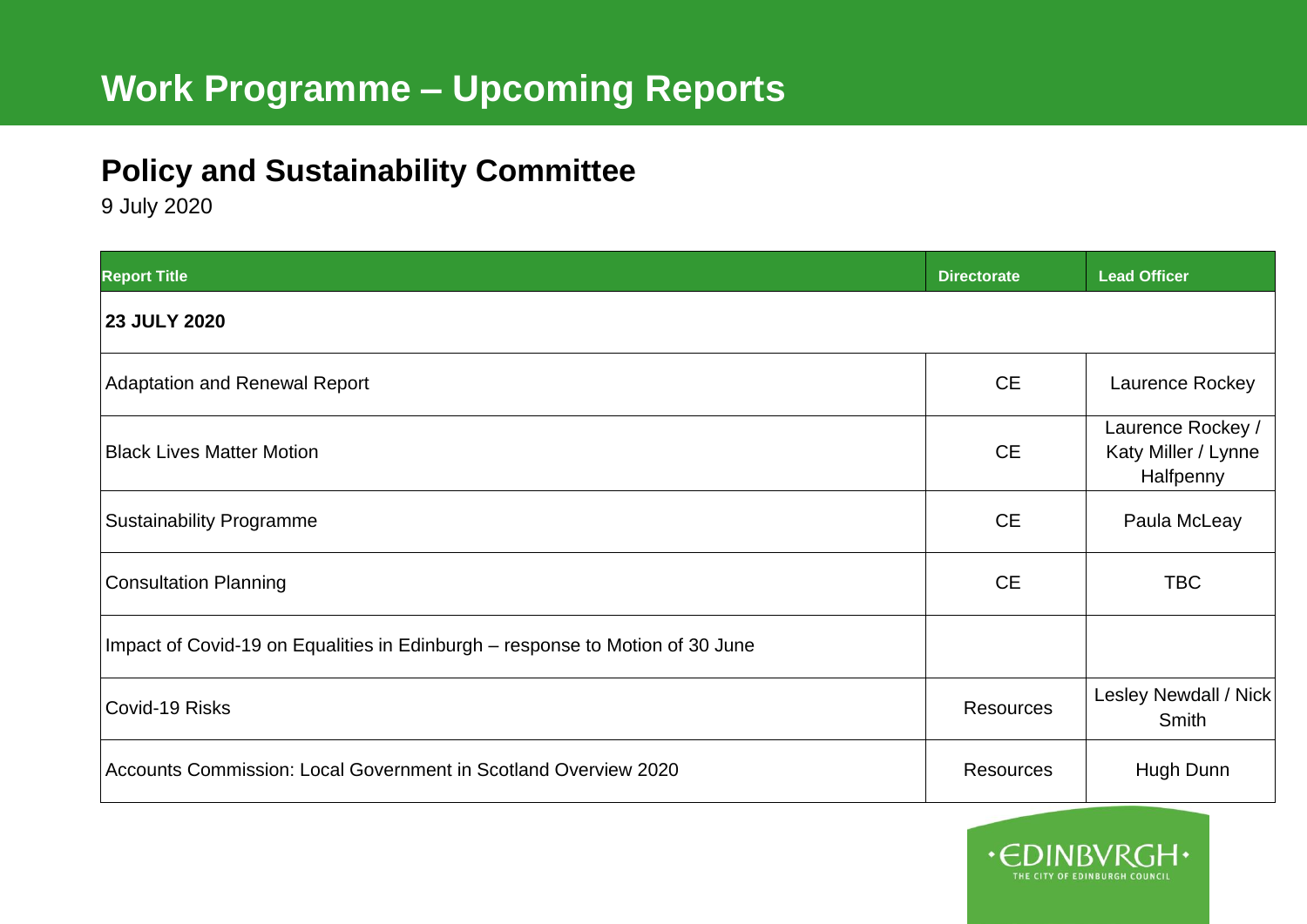| <b>Report Title</b>                                                     | <b>Directorate</b> | <b>Lead Officer</b> |
|-------------------------------------------------------------------------|--------------------|---------------------|
| Revenue Budget Update 2020/21                                           | <b>Resources</b>   | Hugh Dunn           |
| Broomhouse Workspace - Edinburgh Northwest Foodbank - Lease Restructure | <b>Resources</b>   | Peter Watton        |
| <b>Schools Re-opening</b>                                               | C&F                | <b>Andy Gray</b>    |
| Support for Local Business Campaign - response to Motion of 11 June     | Place              | Elin Williamson     |
| Local Development Plan                                                  | Place              | Iain McFarlane      |
| <b>City Mobility Plan</b>                                               | Place              | Iain McFarlane      |
| Town Centre/Regeneration Capital Grant Fund                             | Place              | David Cooper        |
| Pennywell Town Centre - Delivering a Community Culture and Learning Hub | Place              | <b>Elaine Scott</b> |
|                                                                         |                    |                     |
|                                                                         |                    |                     |
| Award of Contract - Housing Consultancy Framework                       | Place              | Lisa Mallon         |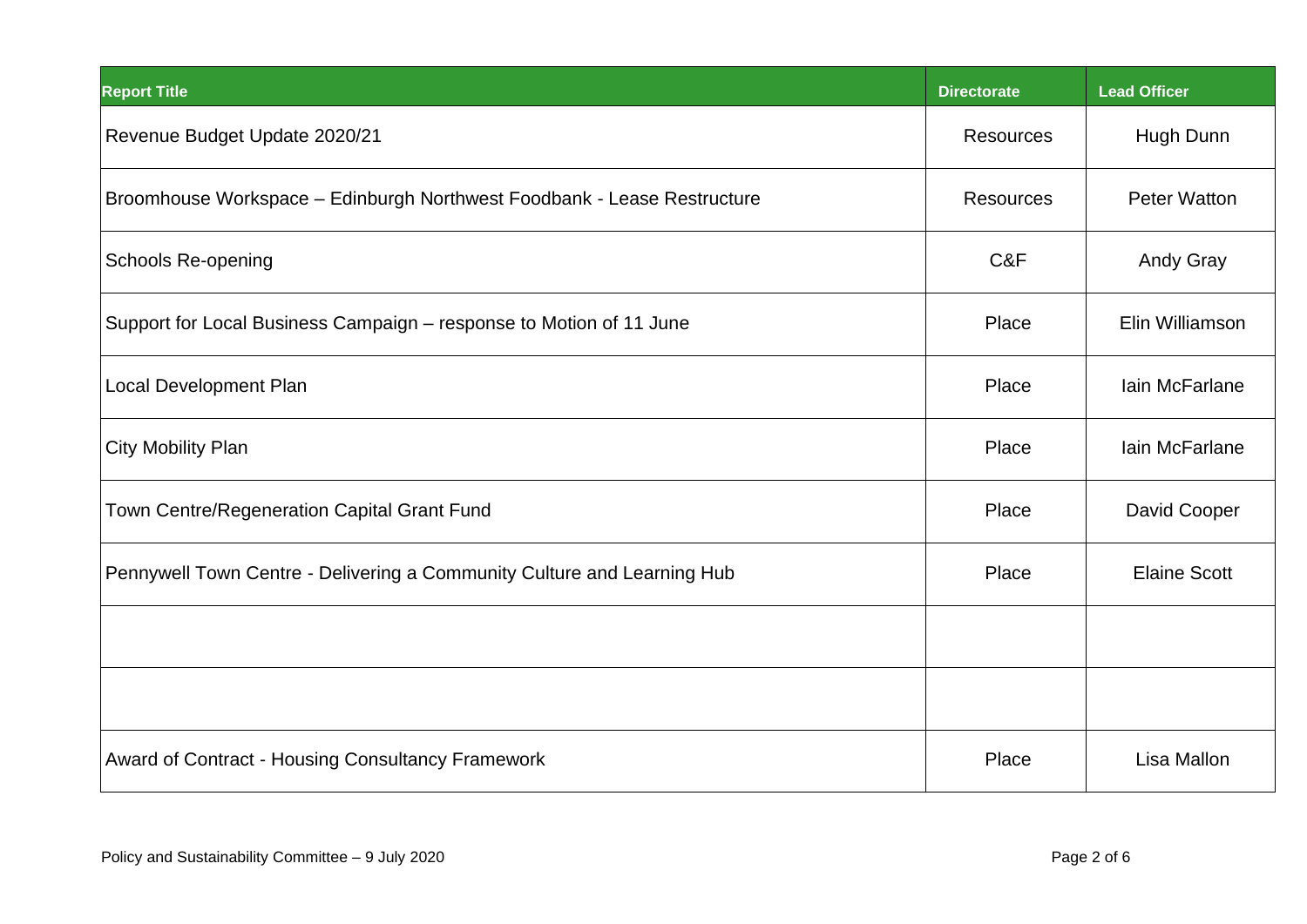| <b>Report Title</b>                                         | <b>Directorate</b> | Lead Officer         |
|-------------------------------------------------------------|--------------------|----------------------|
| Water Management Strategy                                   | Place              | Julie Waldron        |
| <b>Garden Waste Charging</b>                                | Place              | <b>Andy Williams</b> |
| Marchmont to Blackford Active Travel Route – TRO Objections | Place              | Ewan Kennedy         |
| <b>Waverley Masterplan Update</b>                           | Place              | <b>Will Garrett</b>  |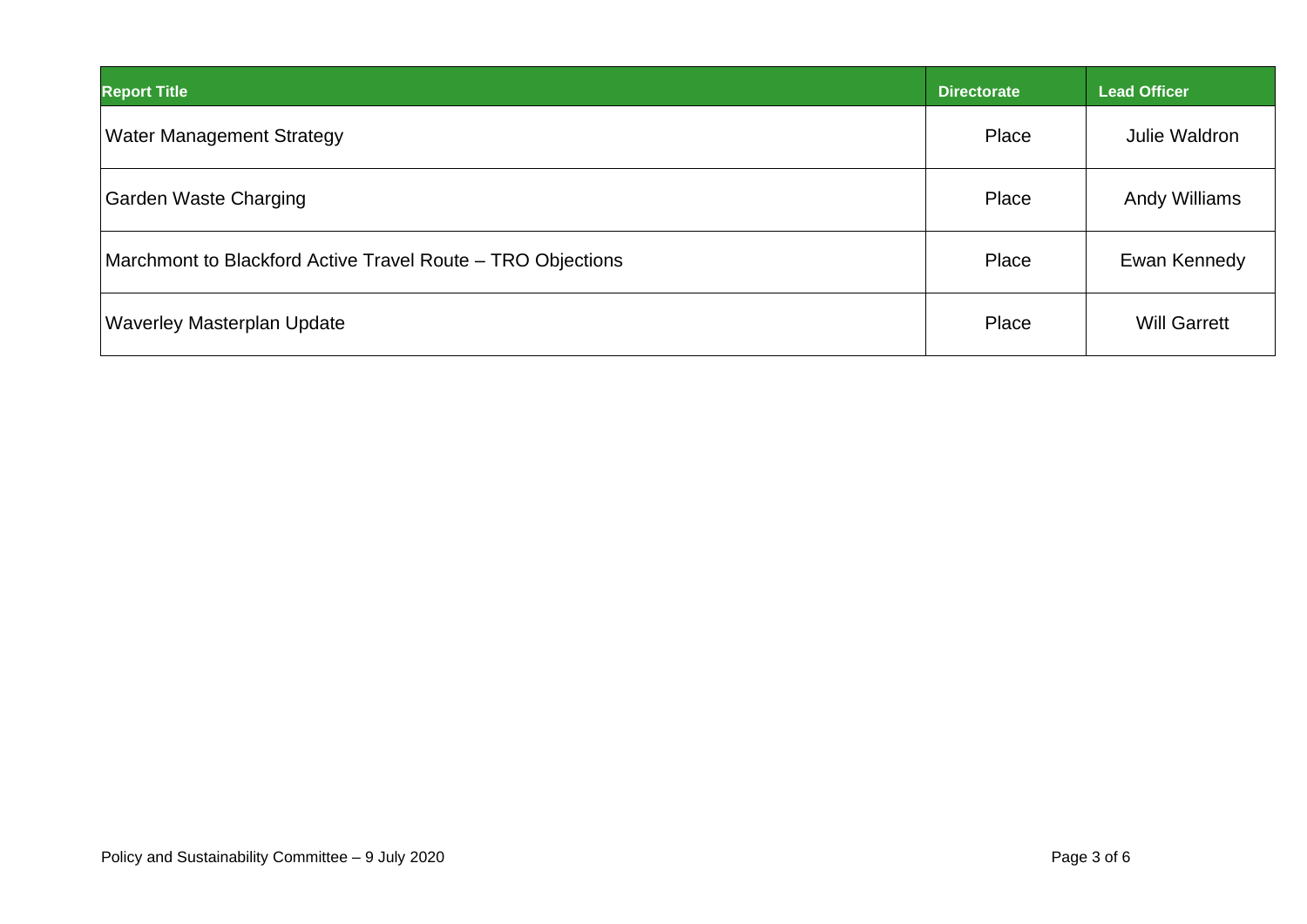| <b>6 AUGUST 2020</b>                                                   |                             |                                        |
|------------------------------------------------------------------------|-----------------------------|----------------------------------------|
| Review of Political Management Arrangements                            | <b>CE</b>                   | Gavin King                             |
| International Women's Day                                              | <b>CE</b>                   | <b>TBC</b>                             |
| City Region Deal delivery on net zero carbon aims                      | <b>CE</b>                   | <b>Andy Nichol</b>                     |
| <b>Equalities Working Group</b>                                        | <b>CE</b>                   | <b>TBC</b>                             |
| Matter of Interest Report on the EIJB                                  | <b>EHSCP</b>                | <b>Judith Proctor</b>                  |
| <b>Local Police Plan</b>                                               | C&F (Safer and<br>Stronger) | <b>TBC</b>                             |
| <b>Funded Officers Report</b>                                          | C&F (Safer and<br>Stronger) | Jon Ferrer                             |
| Roseburn to Union Canal Active Travel Route and Greenspace Improvement | Place                       | Andrew Easson /<br><b>Barry Clarke</b> |
| Updated Pedestrian Crossing Prioritisation 2020/21                     | Place                       | Andrew Easson                          |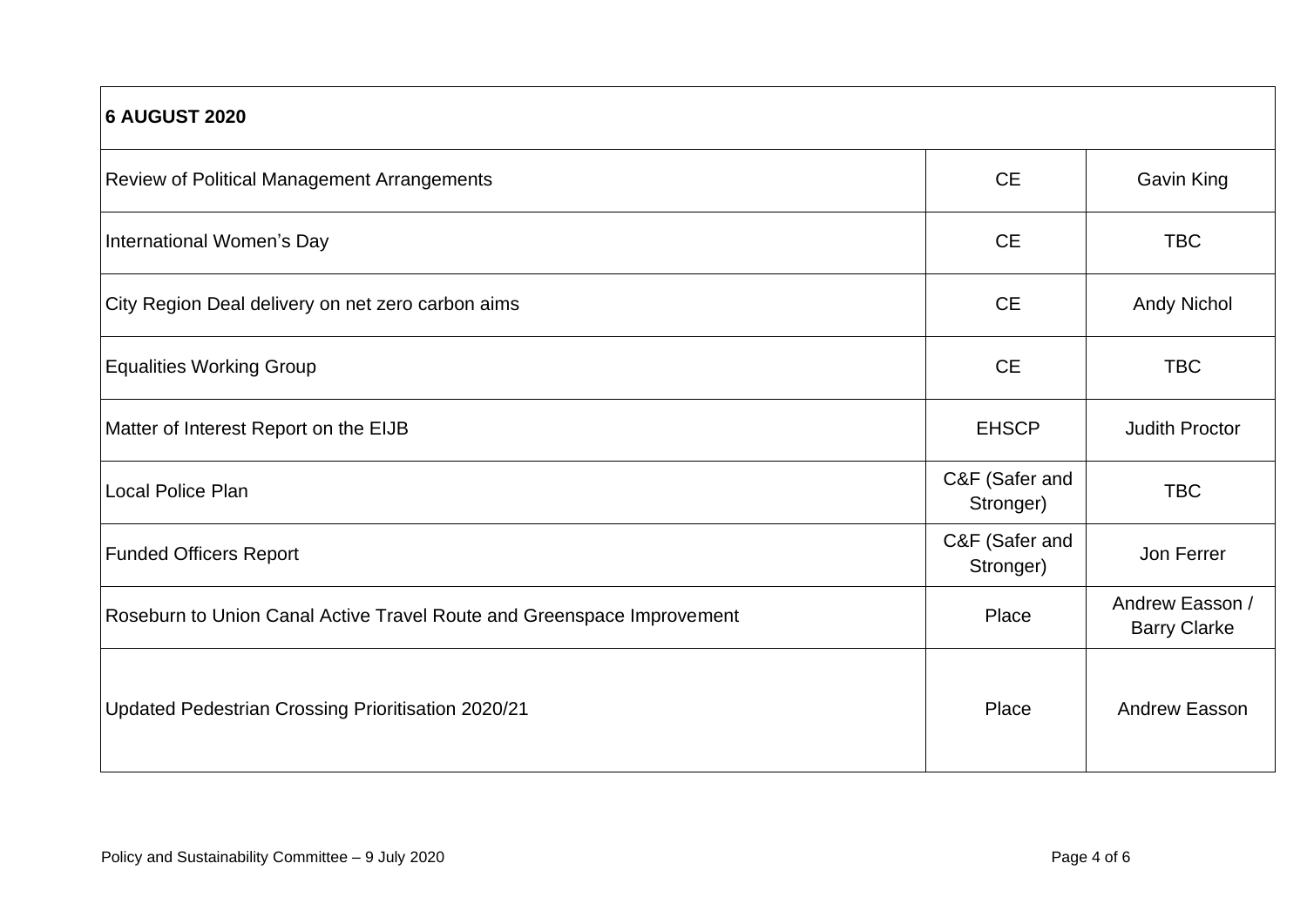| <b>20 AUGUST 2020</b>                       |                  |                     |
|---------------------------------------------|------------------|---------------------|
| <b>Adaptation and Renewal Report</b>        | <b>CE</b>        | Laurence Rockey     |
| Annual Performance report                   | <b>CE</b>        | <b>Edel McManus</b> |
| <b>Annual Commitments report</b>            | <b>CE</b>        | <b>Edel McManus</b> |
| Annual Local Government Benchmarking report | <b>CE</b>        | <b>Edel McManus</b> |
| Revenue Budget Update, 2020/21              | Resources        | Hugh Dunn           |
| Revenue Monitoring Outturn, 2019/20         | Resources        | Hugh Dunn           |
| Capital Monitoring Outturn, 2019/20         | <b>Resources</b> | Hugh Dunn           |
| Finance Policies Assurance, 2020/21         | <b>Resources</b> | Hugh Dunn           |
| Capital Budget Update 2020/21               | Resources        | Hugh Dunn           |
| <b>Treasury Management Annual Report</b>    | <b>Resources</b> | Hugh Dunn           |
| Dry Mix Recycling Procurement Report        | Place            | Andy Williams       |